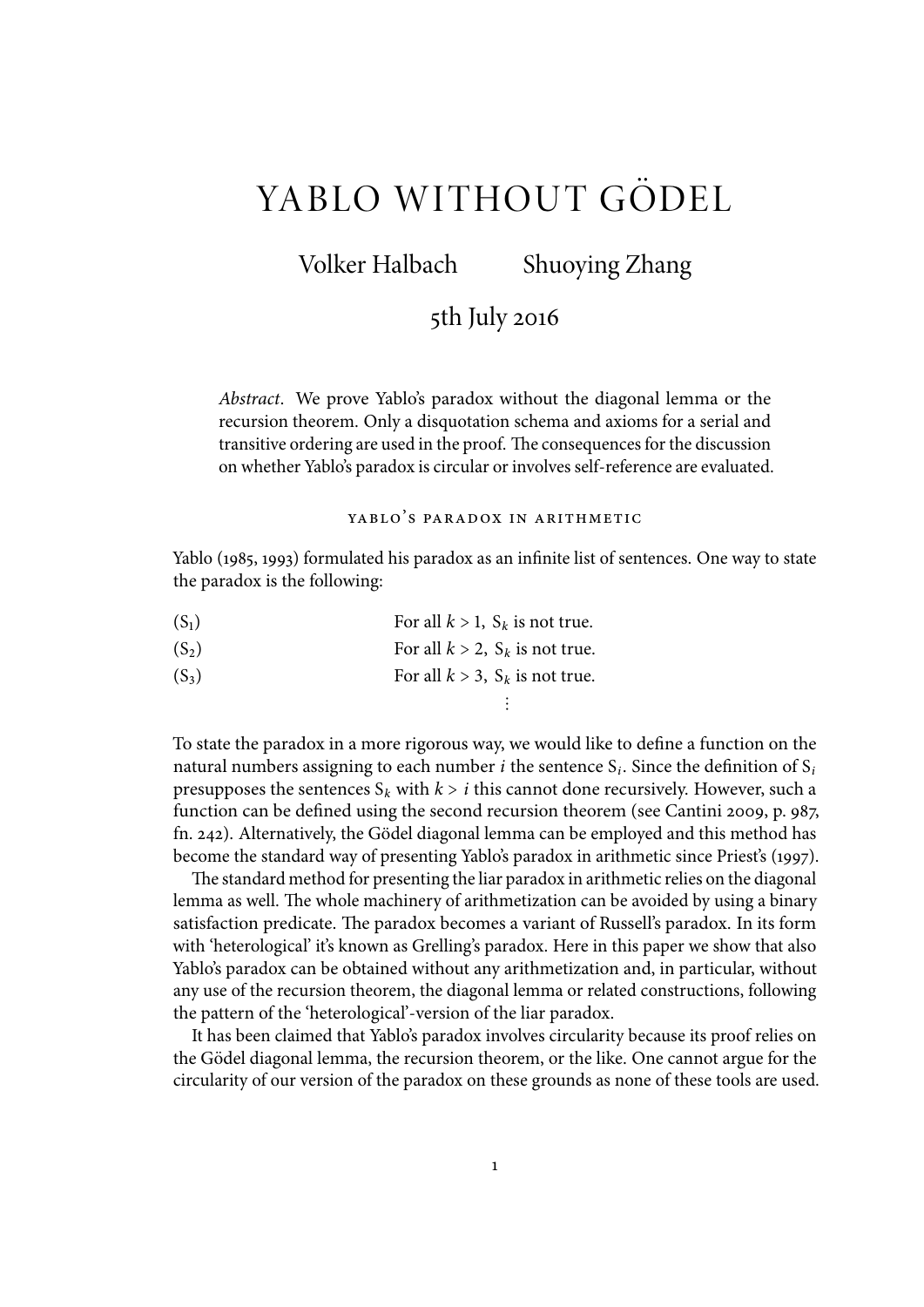In fact, we obtain the paradox in a very weak theory. It doesn't prove any theorems about expressions or their codes. By proving the paradox in minimal settings we come closer to a better understanding what is required for the paradox. There is not just one single set of minimal assumptions that suffice for the paradox. We make use of a ternary satisfaction predicate, while others rely on a unary truth predicate. In this respect our proof needs a stronger device than the proofs in an arithmetical setting, for instance. By considering various versions of the Yablo paradox with minimal sets of assumptions we hope to further our understanding of what the source of the paradox is.

## YABLO'S PARADOX WITHOUT ARITHMETIC

We work in a language of predicate logic. Apart from the identity symbol, the language contains a binary predicate symbol  $\lt$  and a ternary predicate symbol  $\textsf{Sat}(x, y, z)$ . For each formula  $\phi$  in the language there is a closed term  $\overline{\phi}$  in the language. This can be achieved by adding countably many new constants  $c_1, c_2,...$  to the language and then fixing some 1-1-mapping between the set of constants and the set of formulae in the language with all constants. This mapping doesn't play any role in the proof of the paradox; it only helps to motivate our version ts of the T-sentences below. No assumptions about the structure of sentences are used in our proof. We write  $\phi$  for the constant for  $\phi$ . The first two variables of the language are  $x$  and  $y$ .

Using an argument very close to the proof of Yablo's paradox, we show that the theory Y given by the following schema and two axioms is inconsistent:

- (TS)  $\forall x \forall y (\text{Sat}(\overline{\phi(x, y)}, x, y) \leftrightarrow \phi(x, y))$
- (SER)  $\forall x \exists y \, x < y$

(TRANS)  $\forall x \forall y \forall z (x < y \rightarrow (y < z \rightarrow x < z))$ 

The first axiom schema is a variant of the 'uniform' T-schema. Sat stands for is satisfied or is true for. It is to be read: For all x and y, the formula  $\phi(x, y)$  is satisfied by x and y iff  $\phi(x, y)$ . An instance in English would be the following sentence: 'is bigger than' is satisfied by objects x and y iff x is bigger than y. The variables x and y are fixed; the first two variables in alphabetic order could be used. Generally,  $\text{Sat}(z, v, w)$  expresses that z is true if the free variable  $x$  in  $z$  is assigned  $v$  and  $y$  is assigned  $w$ . Schemata analogous to ts could be added for formulae with more free variables; but they are not needed for the proof. Variable assignments would be more flexible; but here we don't assume any sequence coding and therefore a ternary satisfaction predicate is used instead of a binary predicate that applies to a formula and a variable assignment.

The axioms ser and  $\texttt{trans}$  state that  $\texttt{<}$  is a serial and transitive relation. Usually the sentences in Yablo's paradox are indexed by numbers. Ketland (2005) showed for an arithmetical setting that only a serial and transitive relation is needed to obtain the paradox.

For the proof we write  $\forall z > y \phi$  for  $\forall z (y < z \rightarrow \phi)$  and  $\overline{\psi}$  for  $\overline{\forall z > y \neg \text{Sat}(x, x, z)}$ . The first line is obtained by instantiating  $\phi(x, y)$  with  $\psi$  in ts. The second step is obtained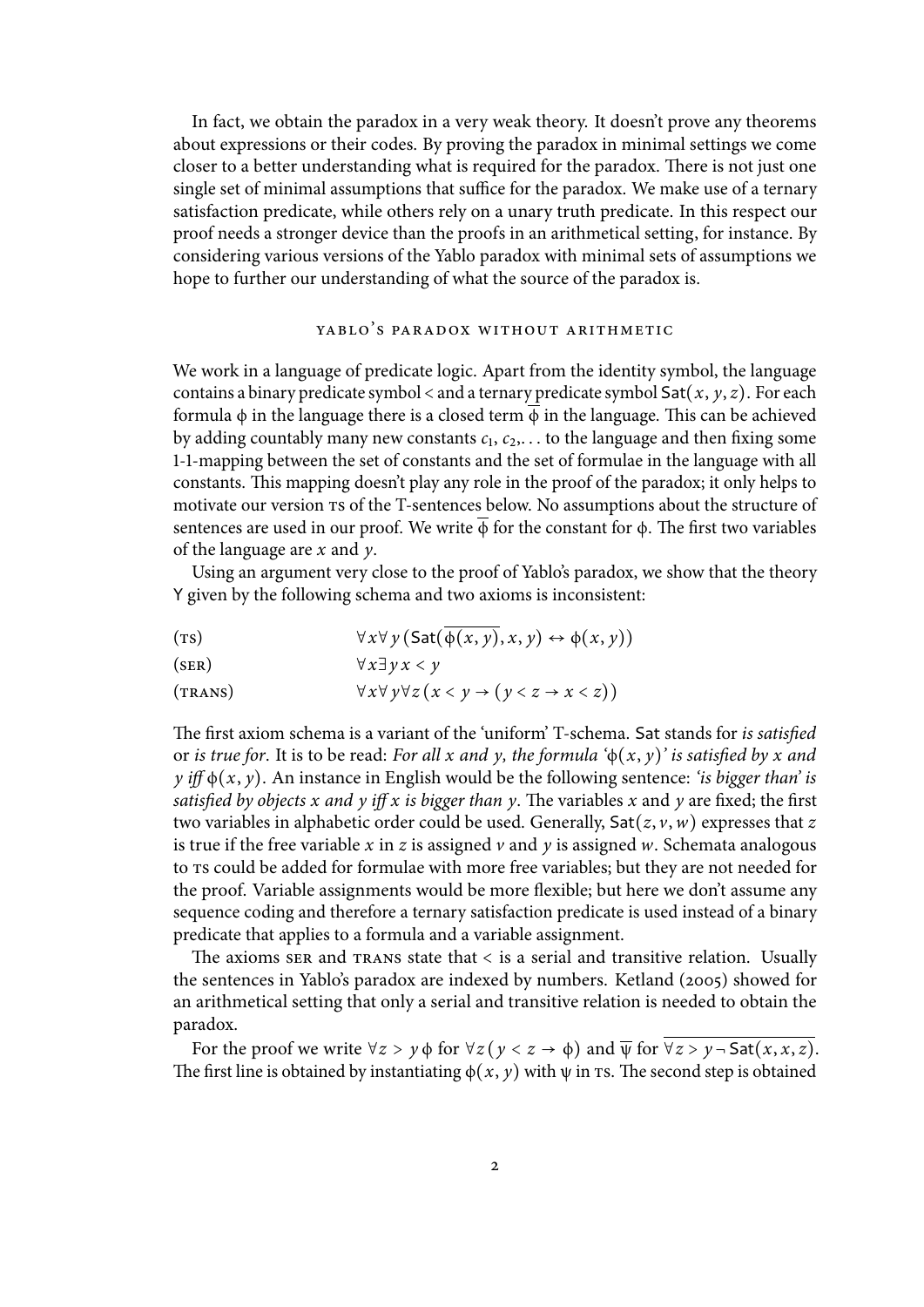by universal instantiation.

(1) 
$$
Y \vdash \forall x \forall y (Sat(\overline{\psi}, x, y) \leftrightarrow \forall z > y \neg Sat(x, x, z))
$$

(2) 
$$
Y \vdash \forall y (\text{Sat}(\overline{\psi}, \overline{\psi}, y) \leftrightarrow \forall z > y \neg \text{Sat}(\overline{\psi}, \overline{\psi}, z))
$$

Now we assume  $\textsf{Sat}(\overline{\psi}, \overline{\psi}, a)$  for arbitary a and reason in Y as follows:

(3)  $\forall z > a - \text{Sat}(\overline{\psi}, \overline{\psi}, z)$  from (2)  $\exists v > a - \text{Sat}(\overline{v}, \overline{w}, v)$  by ser  $\exists v > a \ (\forall z > v \neg \mathsf{Sat}(\overline{\psi}, \overline{\psi}, z) \land \neg \mathsf{Sat}(\overline{\psi}, \overline{\psi}, v))$  by TRANS and (3)  $\exists v > a \left( \mathsf{Sat}(\overline{\psi}, \overline{\psi}, v) \wedge \neg \mathsf{Sat}(\overline{\psi}, \overline{\psi}, v) \right)$  by (2)

Thus the assumption  $\text{Sat}(\overline{\psi}, \overline{\psi}, a)$  leads to a contradiction in Y. Therefore we can conclude  $\neg$  Sat $(\overline{\psi}, \overline{\psi}, a)$  for any a:

$$
Y \vdash \forall z \neg \mathsf{Sat}(\overline{\psi}, \overline{\psi}, z)
$$
  
 
$$
Y \vdash \forall z > a \neg \mathsf{Sat}(\overline{\psi}, \overline{\psi}, z)
$$
 for arbitrary  $a$   
 
$$
Y \vdash \mathsf{Sat}(\overline{\psi}, \overline{\psi}, a)
$$
 by (2)

But Sat $(\overline{\psi}, \overline{\psi}, a)$  is refutable in Y, as shown above. This concludes the proof.

Because the axioms are so weak, the paradox is open to other interpretations. For instance,  $\tau$ s can be read as a comprehension schema for binary relations. In this case it may be preferable to replace the schema  $\tau$ s with a quantified version  $\exists z \forall x \forall y$  (Sat $(z, x, y) \leftrightarrow$  $\phi(x, y)$ ). The paradox follows in the same way.

# v isser's paradox

The schema ts by itself is already inconsistent. This can be seen by choosing  $\neg$  Sat $(x, x, x)$ as  $\phi(x, y)$  in the schema rs and then instantiating both universal quantifiers  $\forall x$  and ∀y with  $\neg$  Sat(x, x, x). The inconsistency follows in the style of the proof of Russell's paradox. The point of our proof in the previous section and proofs of an inconsistency using a Yablo-style argument in an arithmetical setting is that they seem to avoid a kind of circularity that is present in the simpler proofs.

In general, if we claim that a new, more complicated proof avoids an appeal to a certain technique or assumption, we should substantiate that claim by showing that the new proof actually does us to prove the result from weaker assumptions. The proof in the previous section actually requires the additional assumptions ser and trans, which are not needed for the simple proof. In this section  $\tau s$  is weakened to a consistent principle that can be shown to be inconsistent with ser and trans by an argument similar to the one given above. Obviously, neither a Russell-style argument nor any other proof can be applied to derive an inconsistency of the weakened schema. Visser's (1989) paradox affords exactly that.<sup>1</sup> We go on to show that a proof very close to the one above can be used to prove the inconsistency of the new weaker schema with ser and trans.

<sup>&</sup>lt;sup>1</sup>Drafts of Visser's chapter were circulated much earlier than 1989. By presenting Visser's paradox as a variation of Yablo's I don't mean to imply any claim about priority.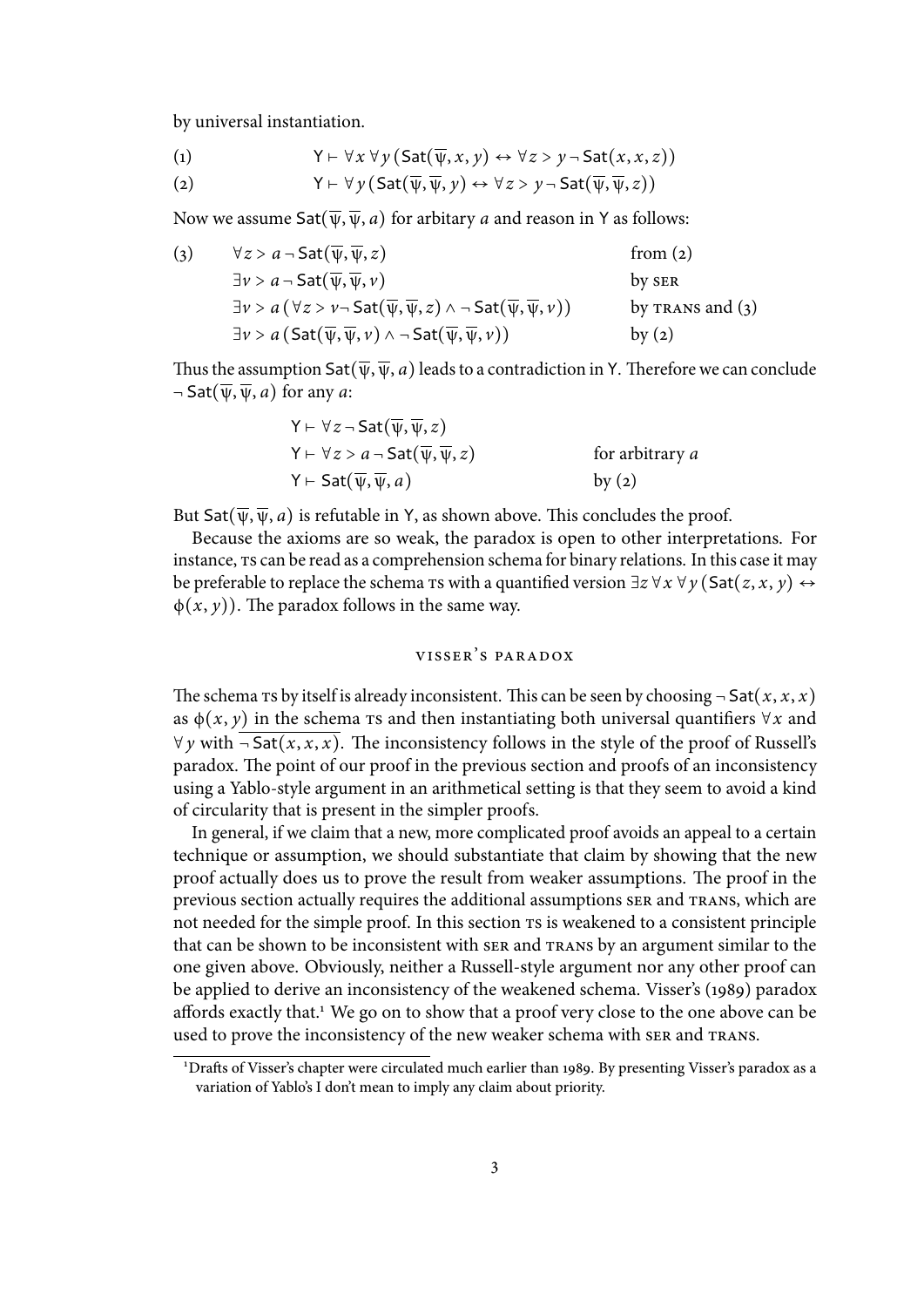Visser presented the paradox in an arithmetical setting with infinitely many truth predicates indexed by natural numbers. He considered the set of T-sentences  $T_n\overline{\phi} \leftrightarrow \phi$ where  $\phi$  is a sentence containing only truth predicates with index  $k > n$  and proved that this set is ω-inconsistent over arithmetic. Visser's hierarchy is very much like Tarski's hierarchy of truth predicate except that the indexing of the levels of the hierarchy is reversed. Thus T<sub>0</sub> applies to sentences with truth predicates T<sub>n</sub> with  $n > 0$  and so on. Thus the hierarchy is illfounded, that is, it is an infinitely descending hierarchy of languages.

Visser's paradox can be reformulated to fit our framework without arithmetic. In contrast to (Visser 1989) we do not use infinitely many truth or satisfaction predicates. Instead we use a quaternary satisfaction predicate  $\textsf{Sat}_x(y, z, w)$  whose level index x is a quantifiable variable. The axioms have to be chosen in such a way that  $\textsf{Sat}_x(y, z, w)$ is a satisfaction predicate for formulae where all quantifiers over indices are restricted to objects v with  $v > y$ . Therefore, if  $v > w$ , the predicate Sat<sub>v</sub>(y, z, w) is 'lower' than  $Sat_w(y, z, w)$  in the hierarchy. The effect of using a quantifiable variable as level index is that we do not only obtain an ω-inconsistency as Visser did but rather an outright inconsistency.

An occurrence of a variable is in index position iff it occurs in the 'hierarchy level' position. In  $\textsf{Sat}_x(y, z, w)$ , for instance, exactly x occurs in index position. The axioms for  $\textsf{Sat}_x(y, z, w)$  are now formulated in such a way that  $\textsf{Sat}_x(y, z, w)$  applies only to formulae y about level v of the hierarchy with  $v > x$ . More precisely we use the following axiom instead of Ts:

$$
(vs) \qquad \forall x \forall y (\text{Sat}_y(\overline{\phi(x,y)}, x, y) \leftrightarrow \phi(x, y))
$$

All occurrences of variables in index position in  $\phi(x, y)$  must be bound. All occurrences of quantifiers  $\forall v$  or  $\exists v$  (for some variable v) in  $\phi(x, y)$  that bind some occurrence of the variable  $\nu$  in index position must be restricted by  $\nu > \nu$ .

For instance  $∃w ⊇v$  > y Sat<sub>y</sub> $(w, x, y)$  would be an admissible instance of  $φ(x, y)$ . If we try to run the liar paradox with vs, we would have to instantiate  $\phi(x, y)$  with  $\neg$  Sat<sub>x</sub>(x, x, x) or the like; but x is in index position and thus it needs to be bound with a restricted quantifier. In  $\exists v (v = x \land \neg \exists \text{at}_v(x, x, x))$  (assuming we had also identity in the language) all variables in index position are bound. But only if we restrict it as in  $\exists v > y$  ( $v = x \land \neg \mathsf{Sat}_v(x, x, x)$ , the result is an admissible instance of  $\phi(x, y)$ . The liar paradox, however, is blocked. The reason is that  $\exists v > y$  ( $v = x \land \neg \mathsf{Sat}_v(x, x, x)$ ) is only about levels  $\nu$  with  $\nu > \nu$  in the hierarchy.

The proof in the previous section still goes through mutatis mutandis, if the formula  $\forall z > y \neg \mathsf{Sat}_z(x, x, z)$  is chosen as  $\phi(x, y)$ . It shows that ser and trans together with vs are inconsistent. In contrast to  $\text{ts}$ , the schema vs by itself is consistent. As long as  $>$  is well-founded, that is, for any set of objects there is always a <-maximal element, models of vs can be defined by induction on  $>$ . For the proof of consistency it suffices to assume that > denotes the empty relation. In this case the restricted quantifiers  $\exists v > y$  and  $\forall v > y$ in the instances  $\phi(x, y)$  of vs are idling.

Visser's result is an extensional version of the formalized Yablo paradox in the following sense. If a paradox is seen as the inconsistency of assumptions that look plausible, then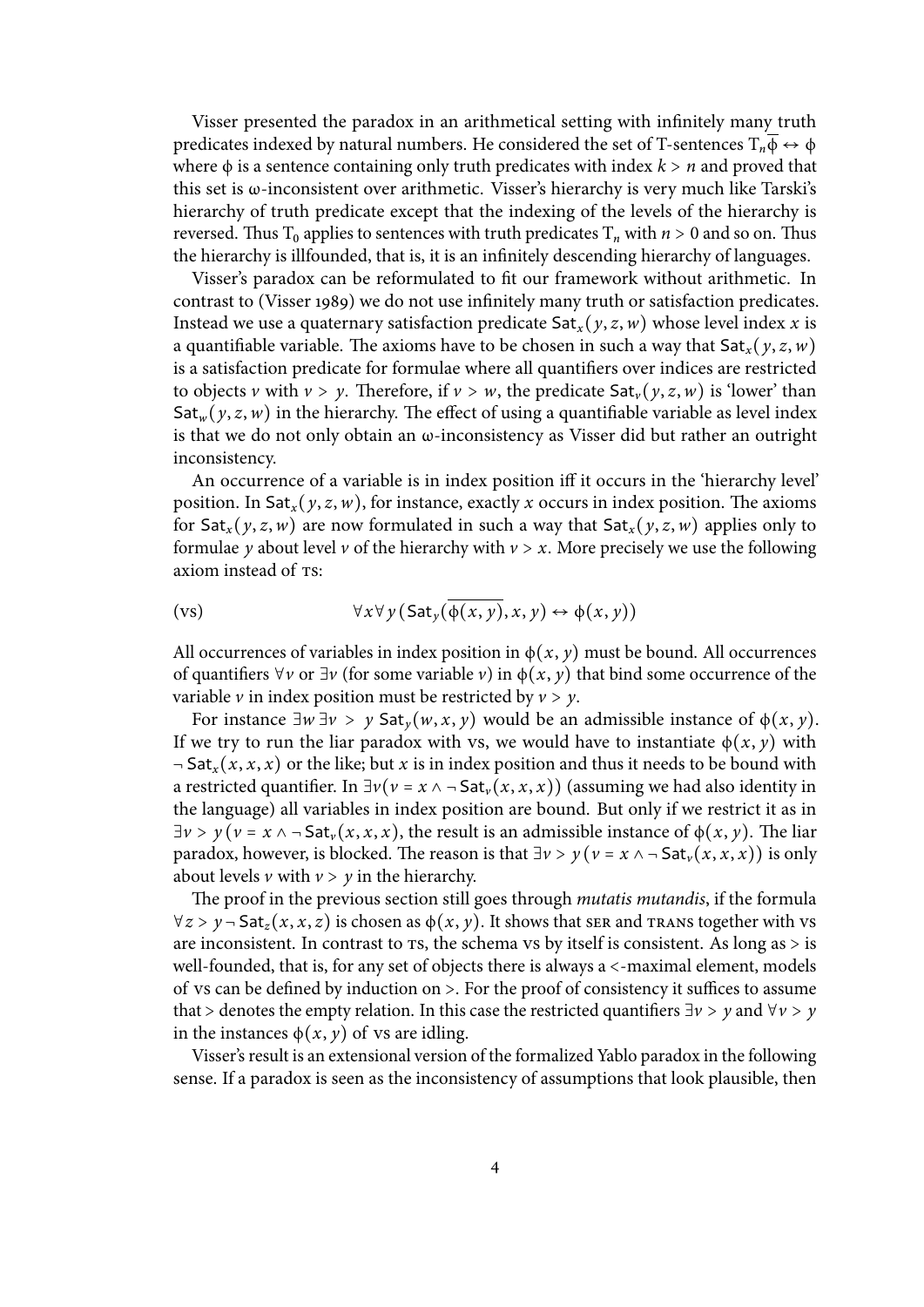the proof in the previous section does not give us a new paradox. It's only 'intensionally' different from the simple Russell-liar paradox, because the proof is different. But the Yablo argument in the previous section does not establish a new inconsistency. The inconsistency of vs with ser and trans, however, cannot be obtained by the simple argument, because vs by itself is consistent. Therefore we have a new inconsistency and a new paradox.

### **CIRCULARITY**

By proving paradoxes from very weak assumption one can hope to reveal what is really needed to arrive at a contradiction and what the source of paradox is. Arithmetic provides us with very strong tools that are not required to arrive at the paradox. In particular, it provides us with the diagonal lemma and related results that are not needed for our version of the paradox, as the proof above shows.

Most formal presentations of Yablo's paradox rely on an arithmetical framework with an additional unary truth predicate. Other presentations of Yablo's paradox with a satisfaction predicate such as (Cook 2014) or (Eldridge-Smith 2015) still rely on some theory of syntax or Gödel codes; our theory Y doesn't. In contrast to those theories, the axioms used in the present paper do not tell us much about the objects named by the constants  $\phi$ . In an arithmetical setting much stronger assumptions are made that may be suspected of contributing to the paradox.

However, there is a price to pay for the elimination of arithmetical or syntactic assumptions: The proof of Yablo's paradox requires a ternary satisfaction predicate, and the proof of Visser's paradox requires even a quaternary predicate. In the arithmetical case, as has been mentioned, a unary truth predicates suffices.

In the present paper we do not advocate a particular analysis of circularity or selfreference. We only would like to explain in which sense Yablo's and Visser's paradox in our setting are not circular or self-referential.

First, the paradox doesn't involve any term that denotes a formula in which the same formula occurs. Thus it isn't self-referential in the sense of what Halbach and Visser (2014) call the Kreisel–Henkin criterion. Secondly, our proofs do not rely on any arithmetical or syntactic techniques – such as recursion theorem or Gödel's diagonal lemma – that are often seen as involving self-reference. The axioms used here are to weak to prove such sophisticated lemmata. Thirdly, in Visser's paradox the satisfaction predicate of level y is applied only to lower levels, that is, to formulae in which the level index of the satisfaction predicate is restricted to lower levels in the hierarchy. We could even add the additional axioms expressing that < is a linear order to rule out loops in <. We exploit Ketland's (2005) observation that only transitivity and seriality are required. If we assume that there are loops, that is, if we assume in addition also  $\exists x \exists y (x \leq y \land y \leq x)$ , then  $\exists x \, x \leq x$  follows by transitivity. In this case the contradiction follows directly from (2) and Yablo's and also Visser's paradox morph into the simple liar-Russell-paradox. Thus the assumption that < is circular considerably shortens the proof; but our proof does not need the circularity of <. However, we cannot dispense with seriality in the proof.